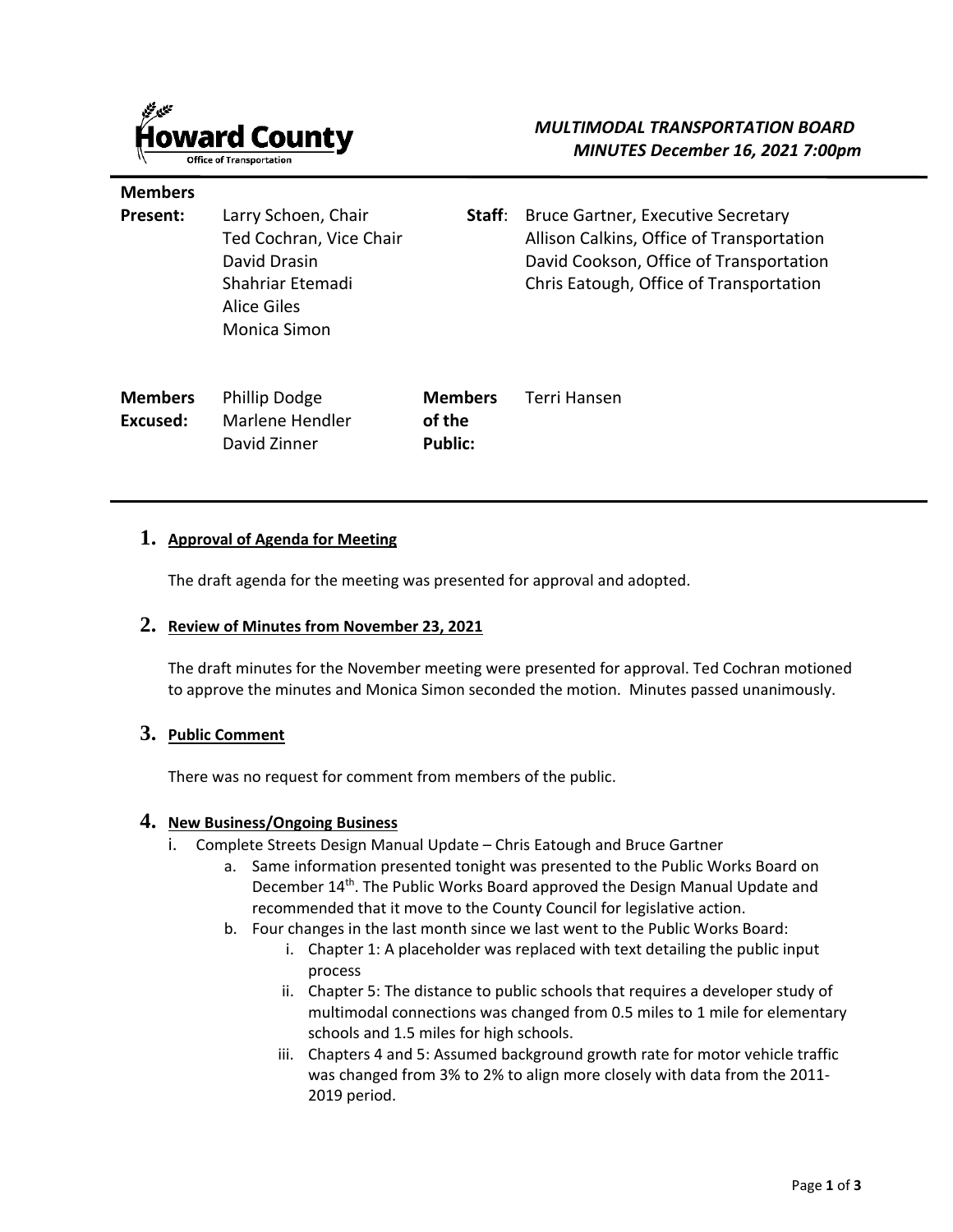- iv. Volume IV Details: Notes were added regarding stabilization of medians where they are used on Town Center Connector and Neighborhood Connector Streets for compliance with fire code (mountable median).
- c. Fiscal Impact to Developers:
	- i. In the five-year period from 2016 to 2020, the vast majority of roads built by developers (over 90%) are within neighborhoods; this is likely to continue. In the new design manual, they're called Neighborhood Yield Streets.
	- ii. The standard sidewalk width has been increased from four feet to five feet. The cost to developers will increase approximately \$9 per linear foot.
	- iii. Many street types will likely cost less under the new design standards because the roadways are narrower and the need for center turns lanes is less frequent.
	- iv. Rural Development Streets will be standardized to 24 feet.
- d. Fiscal Impact to County:
	- i. When all the effects of Complete Streets are taken into account, it is likely that there will be a net positive economic impact for the county due to long term savings involving public health, air quality and public safety as well as potentially avoiding road capacity expansions where we have a multimodal network.
	- ii. Improvements are likely incremental as we identify opportunities as they arise such as road resurfacing and other road projects.
	- iii. Cost to county could come if land acquisition is required.
- e. Presented Motion: *The Multimodal Transportation Board endorses the Complete Streets Design Manual that has been drafted by the Complete Streets Implementation Team and recommends its submission to the County Council for legislative review and adoption, where it will receive positive testimony from the Multimodal Transportation Board. We further recommend that it be reviewed and revised by a committee of balanced interests similar to the CSIT after revisions to APFO or Subdivision and Land Development Regulations, and every five years thereafter.*
	- i. Ted Cochran motioned to approve the minutes and Alice Giles seconded the motion. Motion approved unanimously.

## **5. Office of Transportation Updates**

- i. General Updates Bruce Gartner
	- a. New Administrative Aide, Jasmine Martin, is starting Monday, December 20<sup>th</sup>.
	- b. Press event yesterday to address the RTA driver shortage went well. RTA is raising salaries, offering retention and recruitment bonuses as well as paid CDL training. We need 31 drivers out of 85 so we will also begin a planned service reduction on February  $6<sup>th</sup>$ . Once the driver shortage is addressed, service will resume 2019 levels. Ridership is up to 75% of prepandemic levels.
	- c. Transportation components of General Plan revision likely to be discussed this summer.

## **6. Future Meeting Items**

- i. Complete Streets Implementation Updates-Ongoing
- ii. Update from DPZ on DTC
- iii. FY 2023 budget outlook for Transportation projects
- iv. Update MTA Service (Express Bus, MARC)
- v. Coordination with State agencies
- vi. Priority Letter process advancement